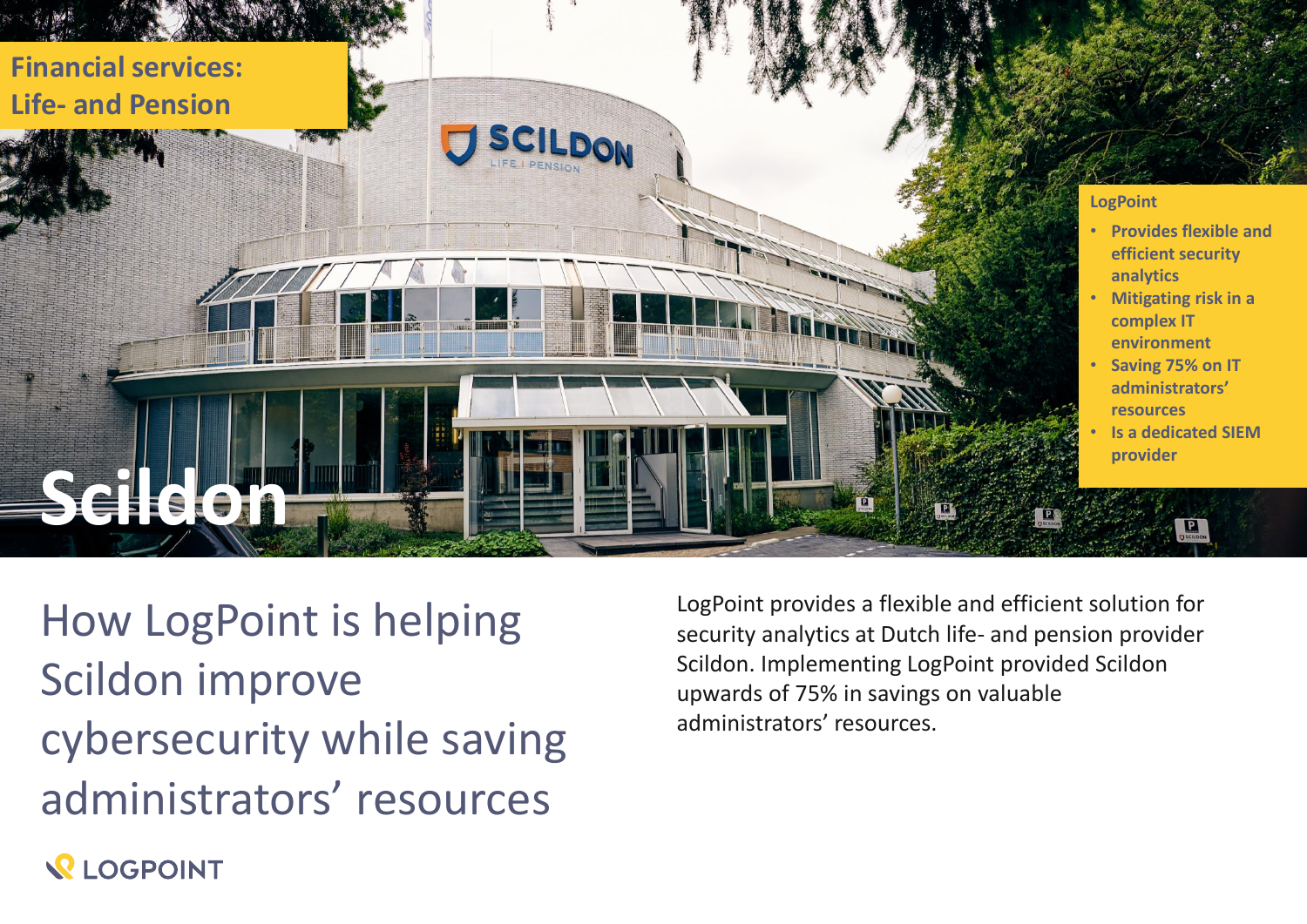## **Financial services**



#### **Background**

Scildon is a Dutch Life- and Pension Insurance company, based in Hilversum in the Netherlands. Originally founded in 1984 as Legal & General Nederland, the company was renamed Scildon in 2017 when it was acquired by the UK-based Chesnara-group, that owns life and pension companies in the UK, Sweden, and the Netherlands.

Scildon is an award-winning provider of risk and investment-linked products in the Dutch market, sold through independent financial advisers to high net worth customers. The company also offers a group pension platform focusing on SME's. The company manages EUR 2 bn of funds on behalf of 278.000 customers in the Netherlands.

The Scildon IT department supports approx. 175 users in a network with upwards of 150 serves and network devices. Also, the infrastructure includes more than 400 assets such as computers, printers, and other end-user devices.

#### **Challenge**

**QIOGPOINT** 

In 2015 Scildon wanted to gain more insight into the log sources within the company IT infrastructure, to be

"Previously we would take turns spending hours analyzing the logs of the previous day. It was a dreadful and time-consuming task, often including conversion of data to other formats and split-screen work for manual correlation between log sources. Today everything is nicely served up, and if anything is missing, I'll just take 15 min to create a dashboard that will tell me what I need. A 50% reduction was the target, but in reality, it's more like 75%" increasingly ineffective, resource consuming and

Alastair Kirkman, Security Manager Scildon

able to mitigate the risks they saw in their daily business. In a complex IT environment, manually accessing and analyzing log files was becoming



cumbersome.

"In addition to being labor-intensive, manually scanning generic log files also meant that analysis was inherently retrospective. Effectively we would be reviewing the previous day, which is far from optimal from a security perspective," says Alastair Kirkman, Security Manager at Scildon.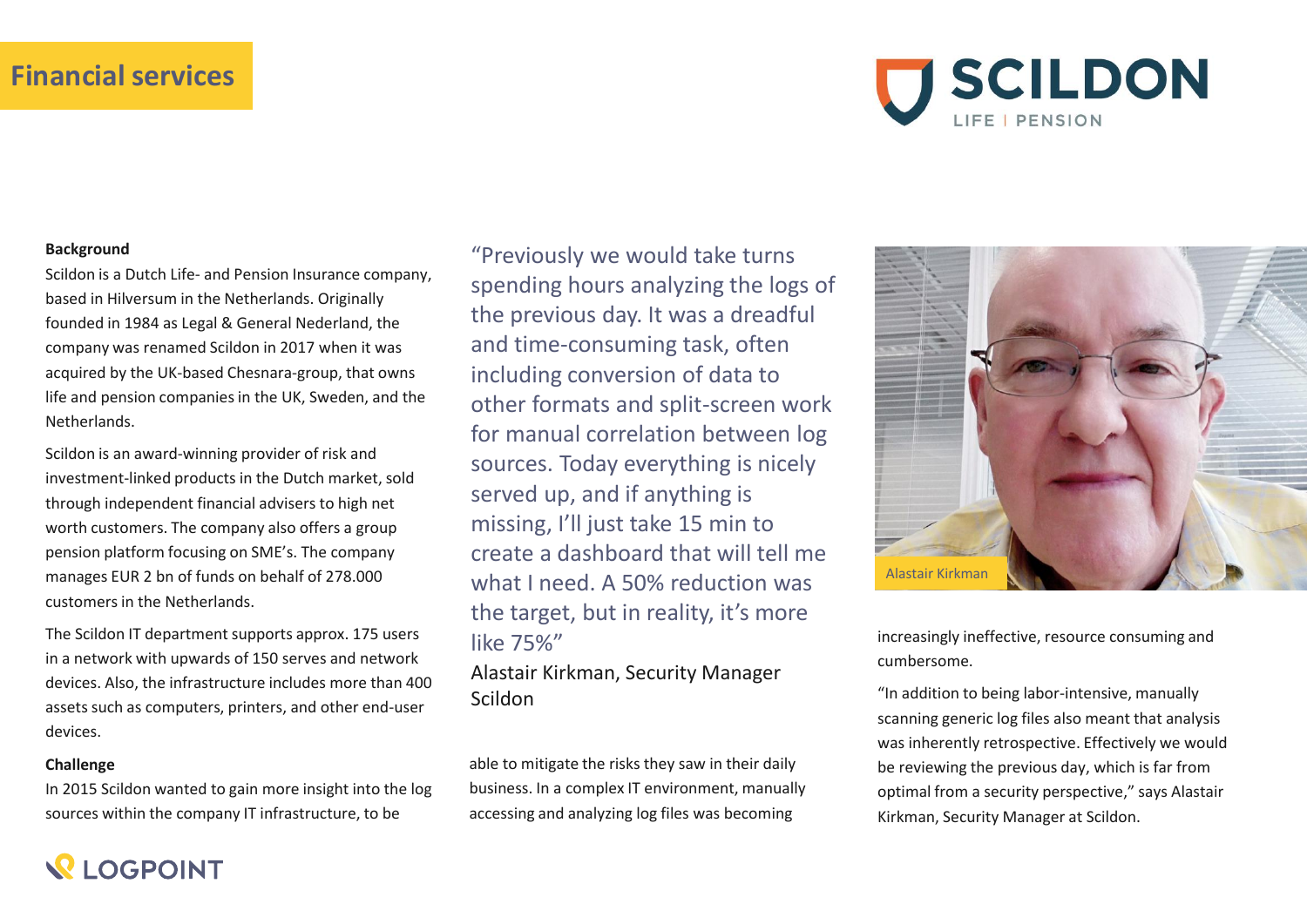## **Financial services**

"Also we wanted to extend access to log files to our application support team in a controlled fashion, making sure that information was shared on a needto-know basis," he says.

Following a comprehensive review of SIEM solutions in the market, Kirkman and his team shortlisted three vendors. LogPoint was proposed by iSOC24, a LogPoint certified Gold partner since 2013, specializing in cybersecurity in the Benelux-region. Following a Proof-of-Concept, LogPoint was selected as the platform of choice.

### **Solution**

A key factor in the selection of LogPoint as a SIEM provider for Scildon, was the flexibility and the unique taxonomy of the platform, that allows for the ingestion of log files from multiple sources across the IT infrastructure, including network hardware, servers, databases, and standard applications as well as in-house custom built applications. Data across the various sources are then normalized into a common format, enabling search queries across the entire infrastructure.

"Working with LogPoint is very easy. You import your data. Apply analytics and adjust the rules.

LogPoint is a very dynamic platform, change is easy, and the user interface has a great look and feel. Our standard log sources were included based on out-ofthe-box integrations, whereas we did integration of in-house developed applications ourselves," says Kirkman.

In addition, LogPoint's predictable licensing model was a key factor in the selection. Cost is based on the number of devices (nodes) sending logs, not on the volume of data (GB) or events per second:

"The license model enabled us to maintain an accurate budget for our SIEM solution. Any concerns about data limits disappeared, allowing us to scale for future needs in a predictable manner", says Kirkman.

While technology matters a lot, an important factor in choosing LogPoint as the SIEM vendor for Scildon, was focus:

"LogPoint is SIEM. LogPoint is a SIEM business. Other vendors provide a bit of everything, but somewhere along the way they lose focus. We appreciate the vision that LogPoint has for the development of its SIEM solution, and with every update, we experience improvements in features, functionality, and speed", says Kirkman.

#### **Facts**

| .                 |                                                                  |
|-------------------|------------------------------------------------------------------|
| Customer          | Scildon                                                          |
| Industry          | Financial services, Life and Pension                             |
| Location          | Hilversum, the Netherlands                                       |
| <b>Objectives</b> | Increasing cybersecurity and reducing<br>administrators workload |

#### **Results**

In the business case prepared by Kirkman and his team, prior to the selection of the SIEM solution for Scildon, a reduction of 50% on the resources spent manually analyzing logs was a key target. With LogPoint, this goal was successfully surpassed:

"Previously we would take turns spending hours analyzing the logs of the previous day. It was a dreadful and time-consuming task, often including conversion of data to other formats and split-screen work for manual correlation between log sources. Today everything is nicely served up, and if anything is missing, I'll just take 15 min to create a dashboard

# **QIOGPOINT**